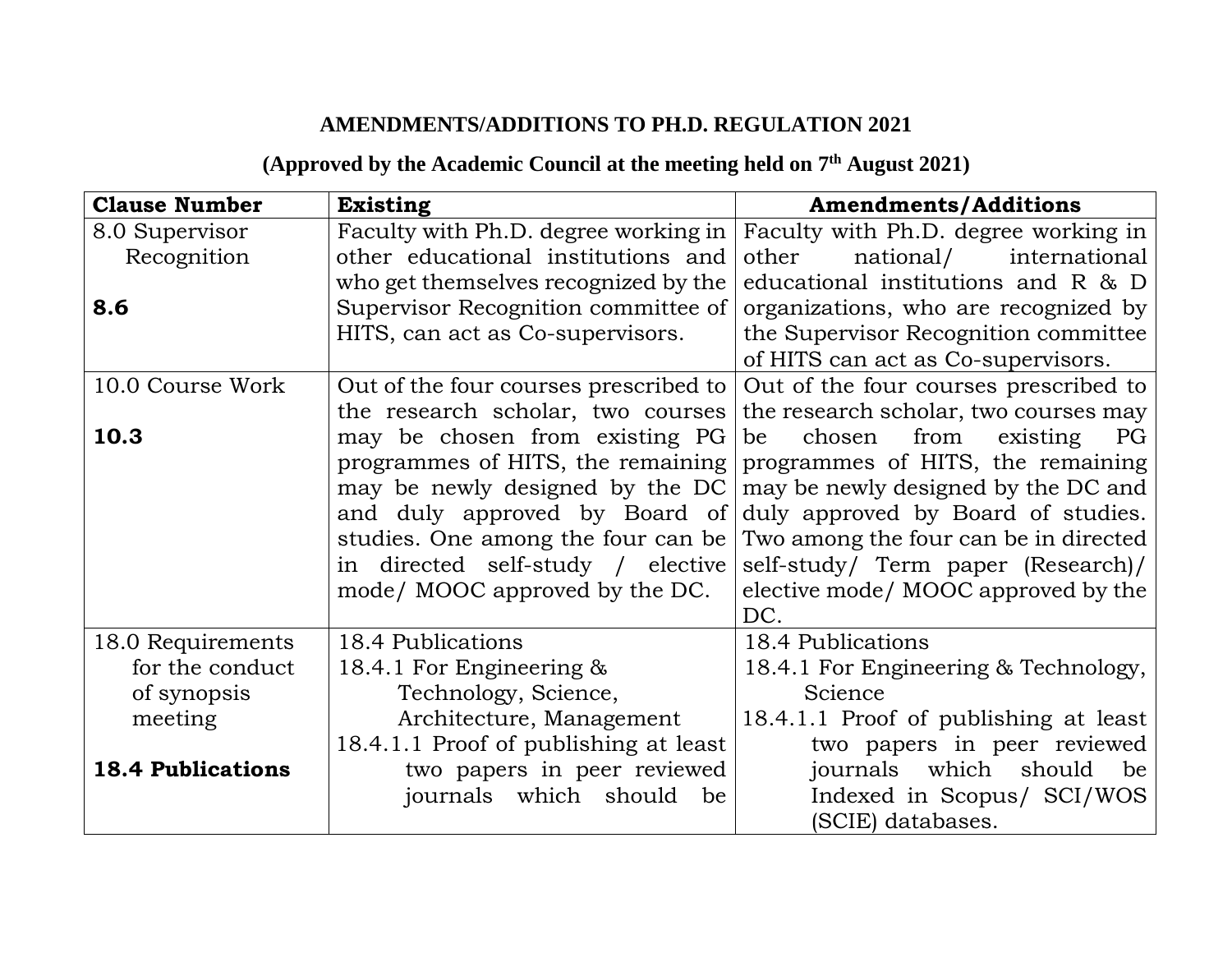| Indexed in Scopus/ SCI/WOS            | 18.4.1.2 In addition, scholars must   |
|---------------------------------------|---------------------------------------|
| (SCIE, SSCI, AHCI) databases.         | submit the proof of presenting        |
| 18.4.1.2 In addition, scholars must   | the research findings in two          |
| submit the proof of presenting        | international conferences, the        |
| the research findings in two          | proceedings should be indexed         |
| international conferences, the        | in Scopus/ SCI / WOS (SCIE)           |
| proceedings<br>should<br>be           | databases                             |
| indexed in Scopus/ SCI                | or                                    |
| WOS (SCIE, SSCI, AHCI)                | Two more publications in peer         |
| databases                             | reviewed journals which should        |
| or                                    | be Indexed in Scopus/ SCI /           |
| Two more publications in peer         | WOS (SCIE) databases                  |
| reviewed journals which               | or                                    |
| should                                | Indian<br>Patent<br>One<br>under      |
| be Indexed in Scopus/ SCI /           | publication stage will be also        |
| WOS (SCIE, SSCI, AHCI)                | considered as publication in lieu     |
| databases                             | of conference proceedings.            |
| or                                    | 18.4.2 For Liberal arts, Physical     |
| Indian<br>Patent<br>under<br>One      | Education, Languages, Law,            |
| publication stage will be also        | Library Science, Fashion Design       |
| considered as publication in          | 18.4.2.1 Proof of publishing at least |
| lieu of conference proceedings.       | two papers in peer reviewed           |
| 18.4.2 For Liberal arts, Physical     | refereed journals. The refereed       |
| Education, Languages, Law,            | journal list will be decided by a     |
| Science,<br>Fashion<br>Library        | committee constituted by VC.          |
| Design                                | 18.4.2.2 In addition, scholars must   |
| 18.4.2.1 Proof of publishing at least | submit the proof of presenting        |
| two papers in peer reviewed           | the research findings in two          |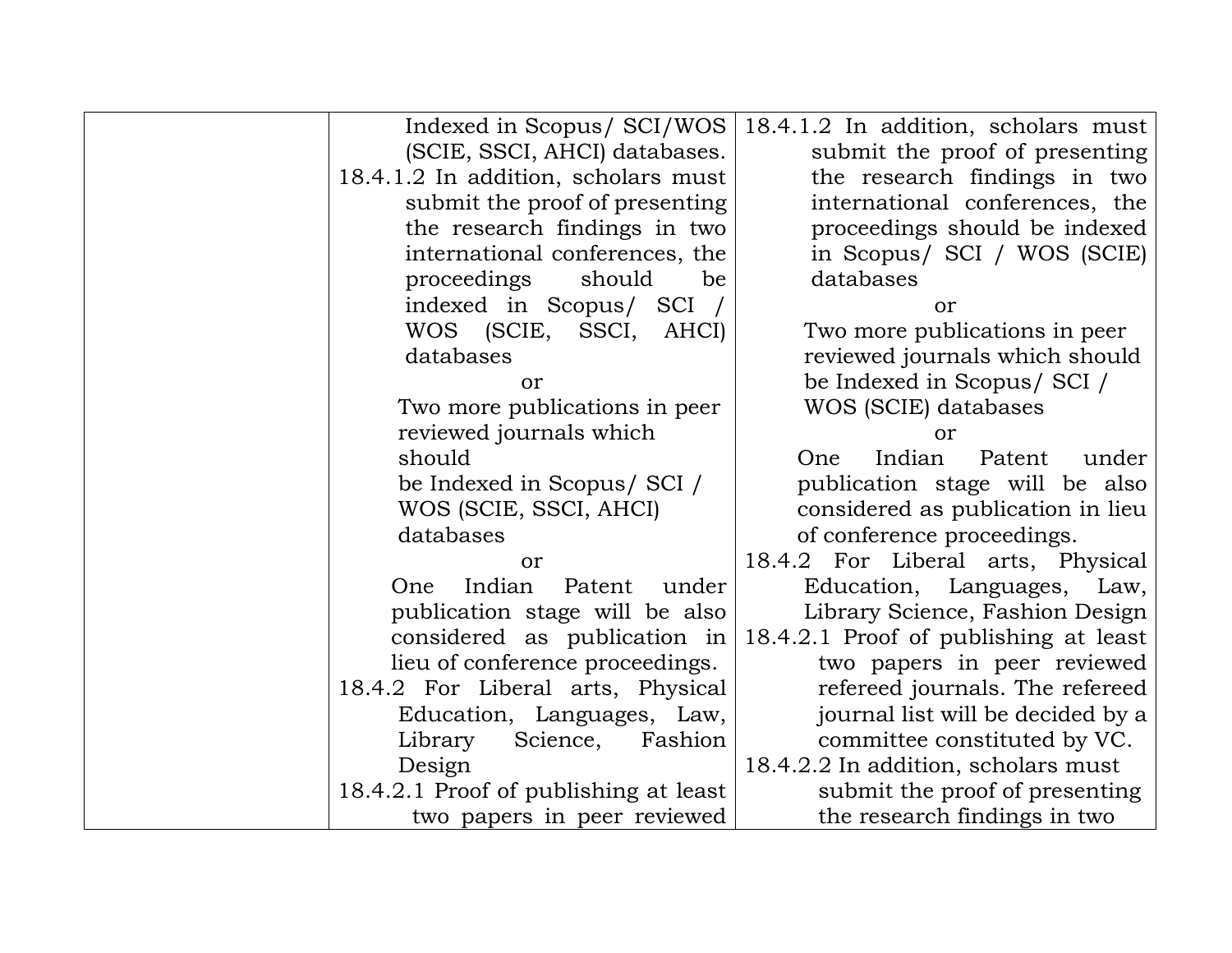| The<br>refereed<br>journals.         | international conferences of          |
|--------------------------------------|---------------------------------------|
| refereed journal list will be        | repute.                               |
| decided by a committee               | or                                    |
| constituted by VC.                   | Two more publications in peer         |
| 18.4.2.2 In addition, scholars must  | reviewed refereed journals.           |
| submit the proof of                  | 18.4.3 For Architecture, Management   |
| presenting the research              | 18.4.3.1 Proof of publishing at least |
| findings in two international        | two papers in peer reviewed           |
| conferences of repute.               | which<br>should<br>journals<br>be     |
| or                                   | Indexed in Scopus/WOS (SSCI,          |
| Two more publications in             | AHCI) databases.                      |
| peer reviewed refereed               | 18.4.3.2 In addition, scholars must   |
| journals.                            | submit the proof of presenting        |
| 18.4.3 Publications with affiliation | the research findings in two          |
| "Hindustan Institute of              | international conferences, the        |
| <b>Technology and Science</b>        | proceedings should be indexed         |
| (Deemed to be University)"           | in Scopus / WOS (SSCI, AHCI)          |
| only will be considered as           | databases                             |
| meeting the requirement.             | or                                    |
| 18.4.4 Publications should           | Two more publications in peer         |
| necessarily have the research        | reviewed journals which should        |
| scholar as the first author and      | be Indexed in Scopus / WOS            |
| the supervisor as the                | (SSCI, AHCI) databases                |
| corresponding author.                | or                                    |
| 18.4.5 If any of the published       | Indian<br>Patent<br>under<br>One      |
| papers are blacklisted from          | publication stage will be also        |
| Scopus, WOS due to poor              | considered as publication in lieu     |
| quality at any time during the       | of conference proceedings.            |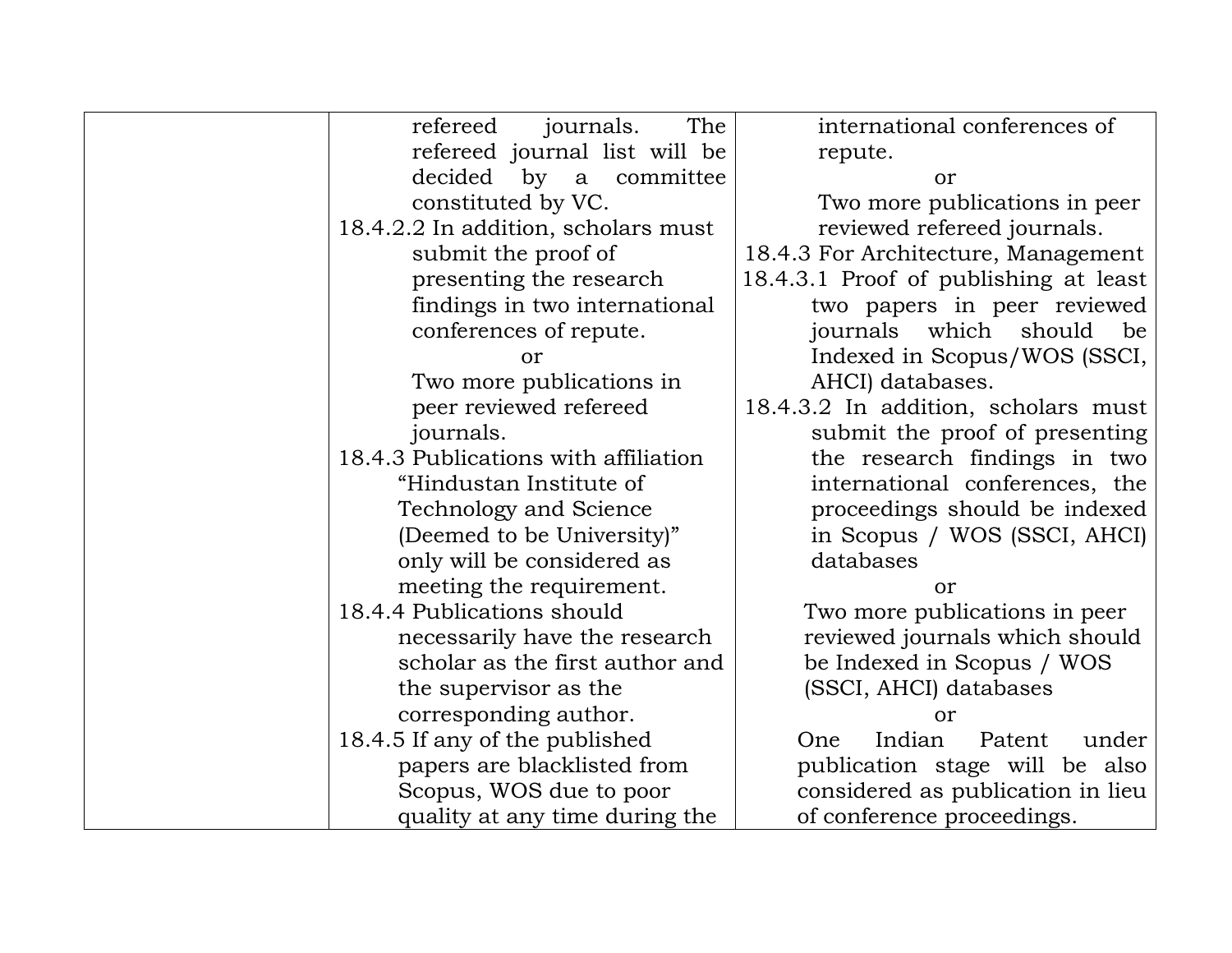| duration of the Ph.D., no        |                                          |
|----------------------------------|------------------------------------------|
| credit for blacklisted papers or | 18.4.4 Publications with affiliation     |
| journals will be provided.       | "Hindustan<br>Institute<br><sub>of</sub> |
| Sufficient precaution should     | Technology and Science" only             |
| be taken to evaluate quality of  | will be considered as meeting            |
| journals prior to submission.    | the requirement.                         |
|                                  | 18.4.5 Publications should               |
|                                  | necessarily have the research            |
|                                  | scholar as the first author and          |
|                                  | the supervisor as the                    |
|                                  | corresponding author.                    |
|                                  | 18.4.6 If any of the published papers    |
|                                  | removed<br>from<br>the<br>are            |
|                                  | Scopus/WOS database at any               |
|                                  | time during the duration of the          |
|                                  | Ph.D., such publications will be         |
|                                  | considered as meeting<br>the             |
|                                  | requirement, provided<br>the             |
|                                  | scholar produces documentary             |
|                                  | evidence that the publication            |
|                                  | had been originally indexed in           |
|                                  | the Scopus/WoS database.                 |
|                                  | 18.4.7 Clause 18.4 will also be          |
|                                  | applicable<br>for<br>scholars            |
|                                  | registered<br>the<br>in<br>session       |
|                                  | between July 2017 and January            |
|                                  | $2021$ in the department of              |
|                                  | Liberal<br>Physical<br>arts,             |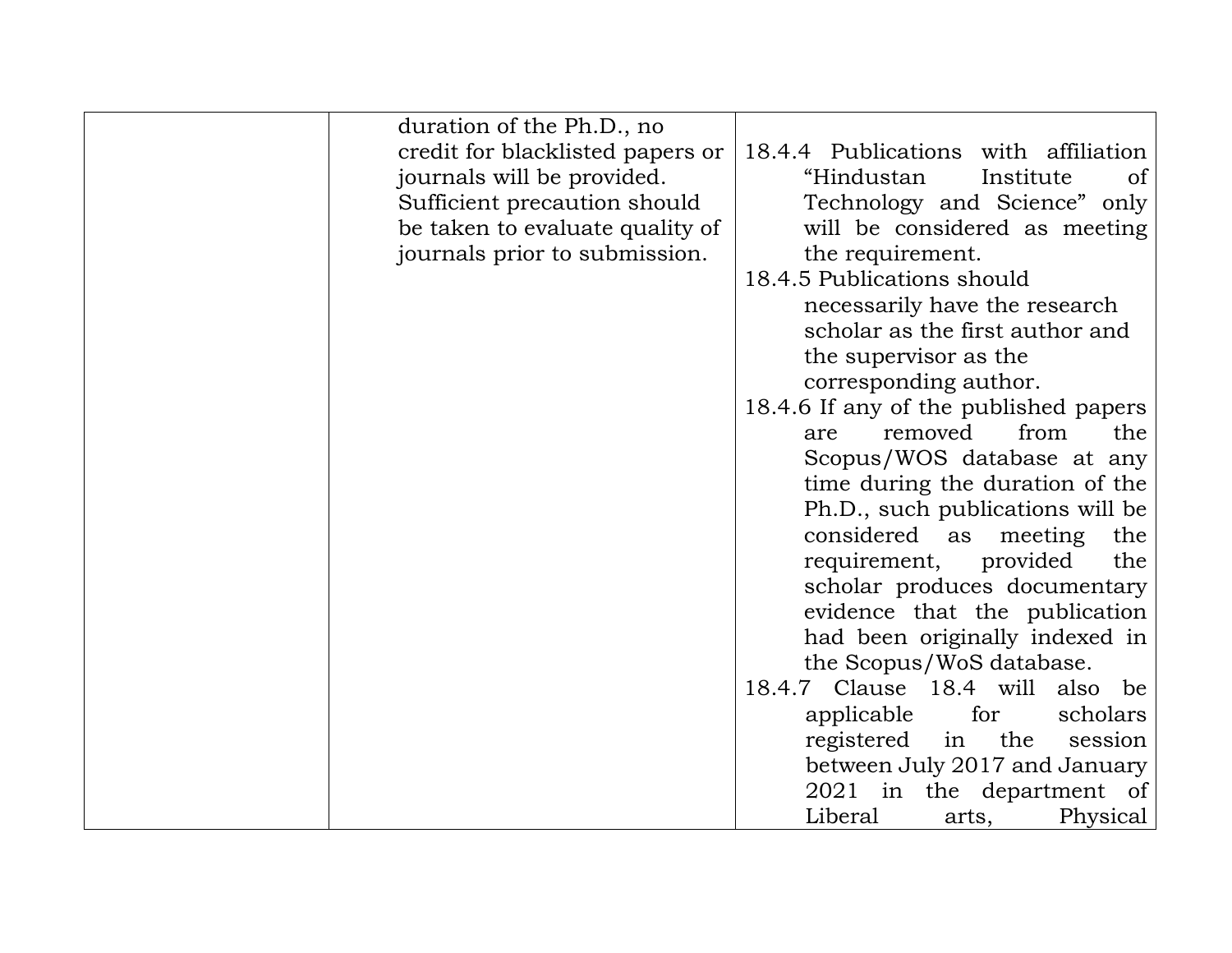|                  |                                            | Education, Languages, Library                                          |
|------------------|--------------------------------------------|------------------------------------------------------------------------|
|                  |                                            | Science, Fashion Design                                                |
| 21.0 Thesis      |                                            | If both the examiners recommend If one examiner recommends the         |
| Evaluation       | rejection, the scholar will be given a     | award of the degree while the other                                    |
| 21.7             | chance to revise and resubmit the          | recommends rejection, then the thesis                                  |
|                  | synopsis and thesis after review and       | shall be referred to a third examiner to                               |
|                  | approval by the DC. If this                | be nominated by the VC. If two of the                                  |
|                  | resubmitted thesis is also rejected,       | examiners<br>three<br>recommend<br>the                                 |
|                  | then the registration of the scholar       | the<br>thesis<br>be<br>award,<br>shall                                 |
|                  | will stand cancelled.                      | provisionally accepted. If two of the                                  |
|                  |                                            | examiners recommend rejection, then                                    |
|                  |                                            | clause 21.8 will apply.                                                |
| 21.8             | If one examiner recommends the             | If<br>examiners<br>two<br>recommend                                    |
|                  | award of the degree while the other        | rejection, the scholar will be given a                                 |
|                  | recommends rejection, then the             | chance to revise and submit the                                        |
|                  | thesis shall be referred to a third        | revised synopsis and thesis after                                      |
|                  | examiner to be nominated by the VC         | review and approval by the DC within                                   |
|                  | from the original list submitted           | months, after paying<br>six<br>the                                     |
|                  | $(19.2.2)$ . If two of the three examiners | prescribed fees. If this resubmitted                                   |
|                  | recommend the award, the thesis            | thesis is also rejected, then the                                      |
|                  | shall be provisionally accepted. If two    | registration of the scholar will stand                                 |
|                  | the<br>examiners<br>of<br>recommend        | cancelled.                                                             |
|                  | rejection, the thesis shall be rejected    |                                                                        |
|                  | and the registration of the scholar        |                                                                        |
|                  | will stand cancelled.                      |                                                                        |
| 22.0 Viva - Voce | On satisfactory completion of Viva-        | On satisfactory completion of Viva-                                    |
| Examination      | Voce examination, the candidate            | Voce examination, the candidate shall                                  |
| 22.7             |                                            | shall submit the thesis in the submit the thesis in the following form |